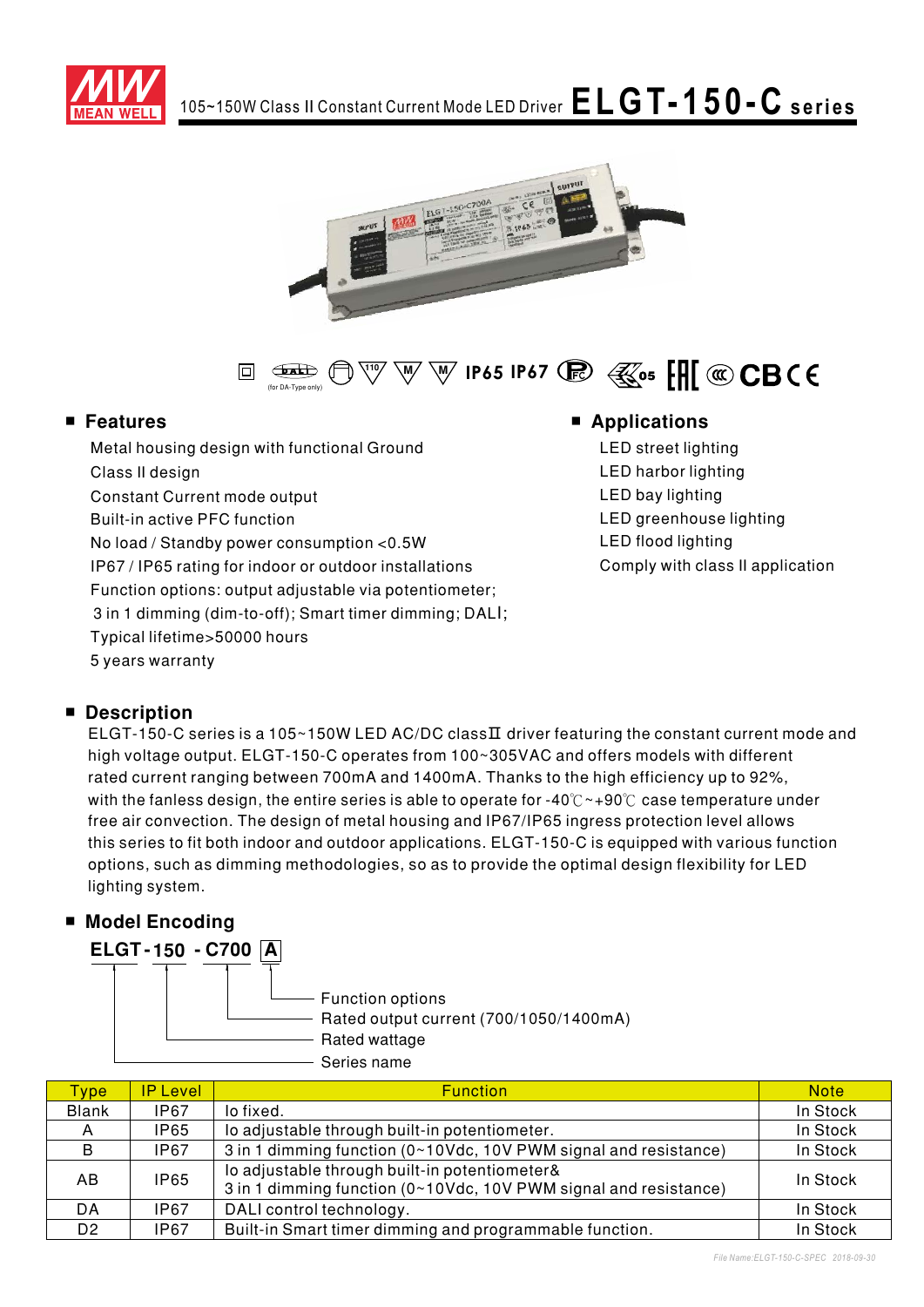

## **SPECIFICATION**

| <b>MODEL</b>        |                                                                                                                                                                            | ELGT-150-C700                                                                                                                                                                                                                                                                       | ELGT-150-C1050                                                                                                         | ELGT-150-C1400□ |  |  |
|---------------------|----------------------------------------------------------------------------------------------------------------------------------------------------------------------------|-------------------------------------------------------------------------------------------------------------------------------------------------------------------------------------------------------------------------------------------------------------------------------------|------------------------------------------------------------------------------------------------------------------------|-----------------|--|--|
|                     | <b>RATED CURRENT</b>                                                                                                                                                       | 700mA                                                                                                                                                                                                                                                                               | 1050mA                                                                                                                 | 1400mA          |  |  |
|                     |                                                                                                                                                                            | 200VAC ~ 305VAC                                                                                                                                                                                                                                                                     |                                                                                                                        |                 |  |  |
|                     | <b>RATED POWER</b>                                                                                                                                                         | 149.8W<br>150.15W<br>149.8W                                                                                                                                                                                                                                                         |                                                                                                                        |                 |  |  |
|                     |                                                                                                                                                                            | 100VAC ~ 180VAC                                                                                                                                                                                                                                                                     |                                                                                                                        |                 |  |  |
|                     |                                                                                                                                                                            | 105W                                                                                                                                                                                                                                                                                | 105W                                                                                                                   | 105W            |  |  |
|                     | <b>CONSTANT CURRENT REGION Note.2</b>                                                                                                                                      | $107 - 214V$                                                                                                                                                                                                                                                                        | $72 - 143V$                                                                                                            | $54 - 107V$     |  |  |
|                     | <b>OPEN CIRCUIT VOLTAGE(max.)</b>                                                                                                                                          | 225V                                                                                                                                                                                                                                                                                | 151V                                                                                                                   | 115V            |  |  |
| <b>OUTPUT</b>       | <b>CURRENT ADJ. RANGE</b>                                                                                                                                                  | Adjustable for A/AB-Type only (via built-in potentiometer)                                                                                                                                                                                                                          |                                                                                                                        |                 |  |  |
|                     |                                                                                                                                                                            | $350 - 700$ mA                                                                                                                                                                                                                                                                      | $525 - 1050$ mA                                                                                                        | $700 - 1400$ mA |  |  |
|                     | <b>CURRENT RIPPLE</b>                                                                                                                                                      | 5.0% max. @rated current                                                                                                                                                                                                                                                            |                                                                                                                        |                 |  |  |
|                     | <b>CURRENT TOLERANCE</b>                                                                                                                                                   | ±5.0%                                                                                                                                                                                                                                                                               |                                                                                                                        |                 |  |  |
|                     | <b>SET UP TIME</b> Note.4                                                                                                                                                  | 1600ms/115VAC<br>500ms/230VAC                                                                                                                                                                                                                                                       |                                                                                                                        |                 |  |  |
|                     |                                                                                                                                                                            |                                                                                                                                                                                                                                                                                     |                                                                                                                        |                 |  |  |
|                     | <b>VOLTAGE RANGE</b> Note.3                                                                                                                                                | $100 - 305$ VAC<br>$142 - 431VDC$                                                                                                                                                                                                                                                   |                                                                                                                        |                 |  |  |
|                     |                                                                                                                                                                            | (Please refer to "STATIC CHARACTERISTIC" section)                                                                                                                                                                                                                                   |                                                                                                                        |                 |  |  |
|                     | <b>FREQUENCY RANGE</b>                                                                                                                                                     | 47~63Hz                                                                                                                                                                                                                                                                             |                                                                                                                        |                 |  |  |
|                     | POWER FACTOR (Typ.)                                                                                                                                                        | PF≥0.97/115VAC, PF≥0.95/230VAC, PF≥0.92/277VAC@full load<br>(Please refer to "POWER FACTOR (PF) CHARACTERISTIC" section)                                                                                                                                                            |                                                                                                                        |                 |  |  |
|                     |                                                                                                                                                                            |                                                                                                                                                                                                                                                                                     | THD<20%(@load≧50%/115VC; @load≧60%/230VAC; @load≧75%/277VAC)                                                           |                 |  |  |
| <b>INPUT</b>        | <b>TOTAL HARMONIC DISTORTION</b>                                                                                                                                           | (Please refer to "TOTAL HARMONIC DISTORTION(THD)" section)                                                                                                                                                                                                                          |                                                                                                                        |                 |  |  |
|                     | EFFICIENCY (Typ.)                                                                                                                                                          | 92%                                                                                                                                                                                                                                                                                 | 92%                                                                                                                    | 91%             |  |  |
|                     | AC CURRENT (Typ.)                                                                                                                                                          | 1.7A / 115VAC<br>0.9A / 230VAC                                                                                                                                                                                                                                                      | 0.7A/277VAC                                                                                                            |                 |  |  |
|                     | <b>INRUSH CURRENT(Typ.)</b>                                                                                                                                                |                                                                                                                                                                                                                                                                                     | COLD START 65A(twidth=485µs measured at 50% Ipeak)/230VAC; Per NEMA 410                                                |                 |  |  |
|                     | MAX. No. of PSUs on 16A                                                                                                                                                    |                                                                                                                                                                                                                                                                                     |                                                                                                                        |                 |  |  |
|                     | <b>CIRCUIT BREAKER</b>                                                                                                                                                     |                                                                                                                                                                                                                                                                                     | 3 units (circuit breaker of type B) / 6 units (circuit breaker of type C) at 230VAC                                    |                 |  |  |
|                     | <b>LEAKAGE CURRENT</b>                                                                                                                                                     | <0.7mA / 240VAC                                                                                                                                                                                                                                                                     |                                                                                                                        |                 |  |  |
|                     | <b>NO LOAD / STANDBY</b>                                                                                                                                                   | No load power consumption <0.5W for Blank / A / D2-Type                                                                                                                                                                                                                             |                                                                                                                        |                 |  |  |
|                     | <b>POWER CONSUMPTION</b>                                                                                                                                                   | Standby power consumption <0.5W for B / DA-Type                                                                                                                                                                                                                                     |                                                                                                                        |                 |  |  |
|                     | <b>SHORT CIRCUIT</b>                                                                                                                                                       | Hiccup mode, recovers automatically after fault condition is removed                                                                                                                                                                                                                |                                                                                                                        |                 |  |  |
|                     |                                                                                                                                                                            | $230 - 265V$                                                                                                                                                                                                                                                                        | $155 - 180V$                                                                                                           | $128 - 150V$    |  |  |
|                     | <b>PROTECTION OVER VOLTAGE</b>                                                                                                                                             | Shut down o/p voltage, re-power on to recover                                                                                                                                                                                                                                       |                                                                                                                        |                 |  |  |
|                     | <b>OVER TEMPERATURE</b>                                                                                                                                                    | Shut down o/p voltage, re-power on to recover                                                                                                                                                                                                                                       |                                                                                                                        |                 |  |  |
|                     | <b>WORKING TEMP.</b>                                                                                                                                                       | Tcase=-40 ~ +90°C (Please refer to "OUTPUT LOAD vs TEMPERATURE" section)                                                                                                                                                                                                            |                                                                                                                        |                 |  |  |
|                     | <b>MAX. CASE TEMP.</b>                                                                                                                                                     | Tcase=+90 $°C$                                                                                                                                                                                                                                                                      |                                                                                                                        |                 |  |  |
|                     | <b>WORKING HUMIDITY</b>                                                                                                                                                    | 20 ~ 95% RH non-condensing                                                                                                                                                                                                                                                          |                                                                                                                        |                 |  |  |
| <b>ENVIRONMENT</b>  | <b>STORAGE TEMP., HUMIDITY</b>                                                                                                                                             | $-40 \sim +80^{\circ}$ C, 10 ~ 95% RH                                                                                                                                                                                                                                               |                                                                                                                        |                 |  |  |
|                     | <b>TEMP. COEFFICIENT</b>                                                                                                                                                   | $\pm 0.03\%$ /°C (0 ~ 60°C)                                                                                                                                                                                                                                                         |                                                                                                                        |                 |  |  |
|                     | VIBRATION                                                                                                                                                                  | 10 ~ 500Hz, 5G 12min./1cycle, period for 72min. each along X, Y, Z axes                                                                                                                                                                                                             |                                                                                                                        |                 |  |  |
|                     | <b>SAFETY STANDARDS</b>                                                                                                                                                    | ENEC EN61347-1, EN61347-2-13 independent, EN62384; GB19510.1, GB19510.14; EAC TP TC 004;                                                                                                                                                                                            |                                                                                                                        |                 |  |  |
|                     |                                                                                                                                                                            | IP65 or IP67 approved                                                                                                                                                                                                                                                               |                                                                                                                        |                 |  |  |
| <b>SAFETY &amp;</b> | <b>DALI STANDARDS</b>                                                                                                                                                      | Compliance to IEC62386-101, 102, 207 for DA-Type only                                                                                                                                                                                                                               |                                                                                                                        |                 |  |  |
|                     | <b>WITHSTAND VOLTAGE</b>                                                                                                                                                   | I/P-O/P:3.75KVAC<br>I/P-CASE:3.75KVAC O/P-CASE:1.5KVAC                                                                                                                                                                                                                              |                                                                                                                        |                 |  |  |
| <b>EMC</b>          | <b>ISOLATION RESISTANCE</b><br><b>EMC EMISSION</b>                                                                                                                         | I/P-O/P, I/P-FG, O/P-FG:100M Ohms / 500VDC / 25℃/ 70% RH                                                                                                                                                                                                                            |                                                                                                                        |                 |  |  |
|                     | <b>EMC IMMUNITY</b>                                                                                                                                                        | Compliance to EN55015,EN61000-3-2 Class C (@load ≥ 60%) ; EN61000-3-3; GB/T17743, GB17625.1;EAC TP TC 020<br>Compliance to EN61000-4-2,3,4,5,6,8,11; EN61547, light industry level (surge immunity Line-Earth 6KV, Line-Line 4KV);EAC TP TC 020                                     |                                                                                                                        |                 |  |  |
|                     | <b>MTBF</b>                                                                                                                                                                | 1098.95K hrs min. Telcordia SR-332 (Bellcore)<br>308.5Khrs min.<br>MIL-HDBK-217F (25 $°C$ )                                                                                                                                                                                         |                                                                                                                        |                 |  |  |
| <b>OTHERS</b>       | <b>DIMENSION</b>                                                                                                                                                           | 219*63*35.5 mm (L*W*H)                                                                                                                                                                                                                                                              |                                                                                                                        |                 |  |  |
|                     | <b>PACKING</b>                                                                                                                                                             | 0.95Kg; 16pcs / 16.0kg / 0.77CUFT                                                                                                                                                                                                                                                   |                                                                                                                        |                 |  |  |
|                     |                                                                                                                                                                            |                                                                                                                                                                                                                                                                                     | 1. All parameters NOT specially mentioned are measured at 230VAC input, rated current and 25°C of ambient temperature. |                 |  |  |
|                     | <b>NOTE</b><br>2. Please refer to "DRIVING METHODS OF LED MODULE". For DA-Type, Constant Current region is 60%~100% of maximum voltage<br>under rated power delivery.      |                                                                                                                                                                                                                                                                                     |                                                                                                                        |                 |  |  |
|                     |                                                                                                                                                                            | 3. De-rating may be needed under low input voltages. Please refer to "STATIC CHARACTERISTIC" sections for details.                                                                                                                                                                  |                                                                                                                        |                 |  |  |
|                     |                                                                                                                                                                            | 4. Length of set up time is measured at first cold start. Turning ON/OFF the driver may lead to increase of the set up time.<br>5. The driver is considered as a component that will be operated in combination with final equipment. Since EMC performance will be affected by the |                                                                                                                        |                 |  |  |
|                     |                                                                                                                                                                            | complete installation, the final equipment manufacturers must re-qualify EMC Directive on the complete installation again.                                                                                                                                                          |                                                                                                                        |                 |  |  |
|                     |                                                                                                                                                                            | 6. This series meets the typical life expectancy of >50,000 hours of operation when Tcase, particularly (tc) point (or TMP, per DLC), is about 75°C or less.<br>7. Please refer to the warranty statement on MEAN WELL's website at http://www.meanwell.com                         |                                                                                                                        |                 |  |  |
|                     |                                                                                                                                                                            | 8. The ambient temperature derating of 3.5°C/1000m with fanless models and of 5°C/1000m with fan models for operating altitude higher than 2000m(6500ft).                                                                                                                           |                                                                                                                        |                 |  |  |
|                     | 9. For any application note and IP water proof function installation caution, please refer our user manual before using.<br>https://www.meanwell.com/Upload/PDF/LED EN.pdf |                                                                                                                                                                                                                                                                                     |                                                                                                                        |                 |  |  |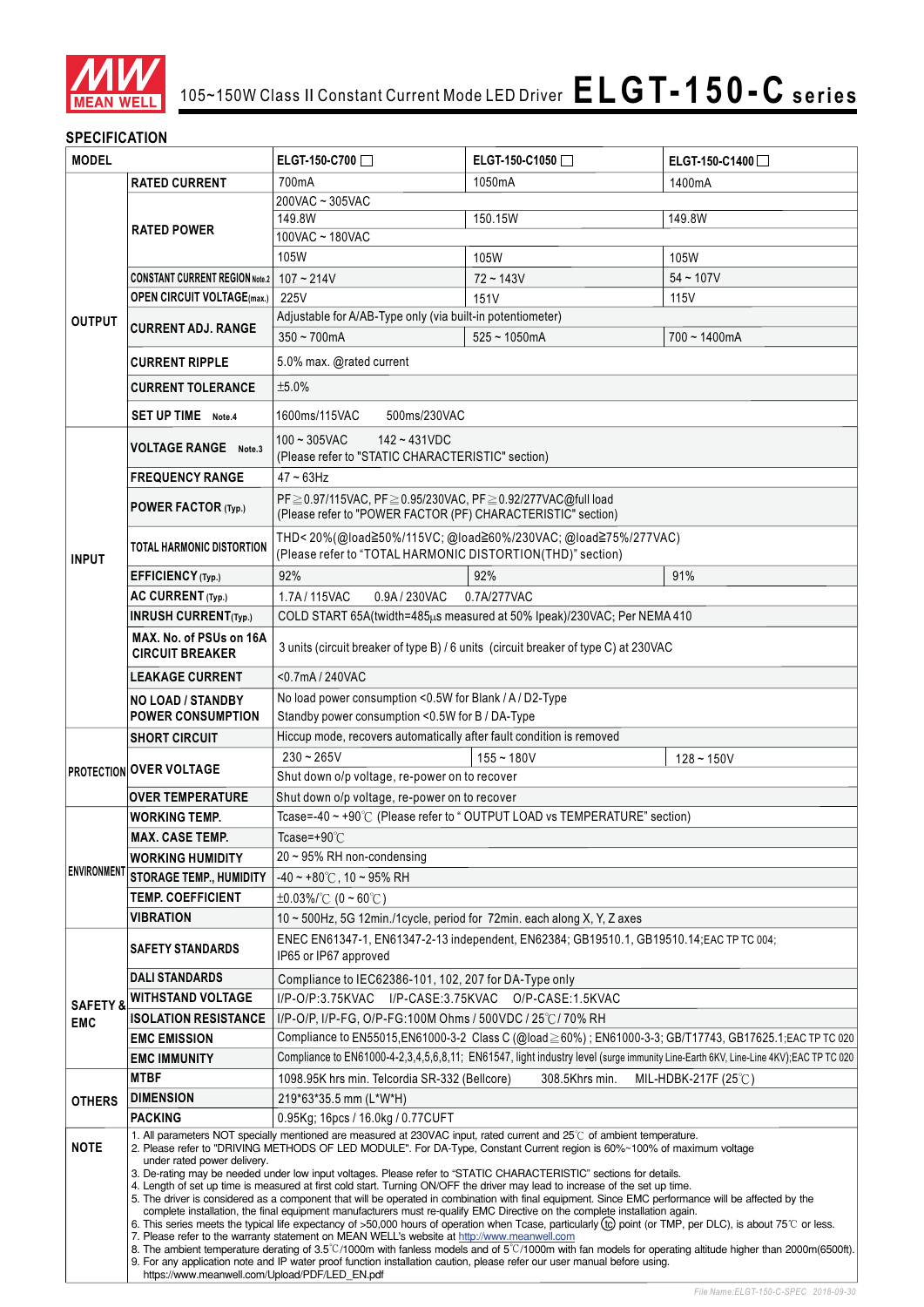



### **DRIVING METHODS OF LED MODULE**

※ This series works in constant current mode to directly drive the LEDs.



Typical output current normalized by rated current (%)

◎ This characteristic applies to Blank/A/B/AB/D2-Type, For DA-Type, the Constant Current area is 60%~100% Vo. In the constant current region, the highest voltage at the output of the driver depends on the configuration of the end systems.

Should there be any compatibility issues, please contact MEAN WELL.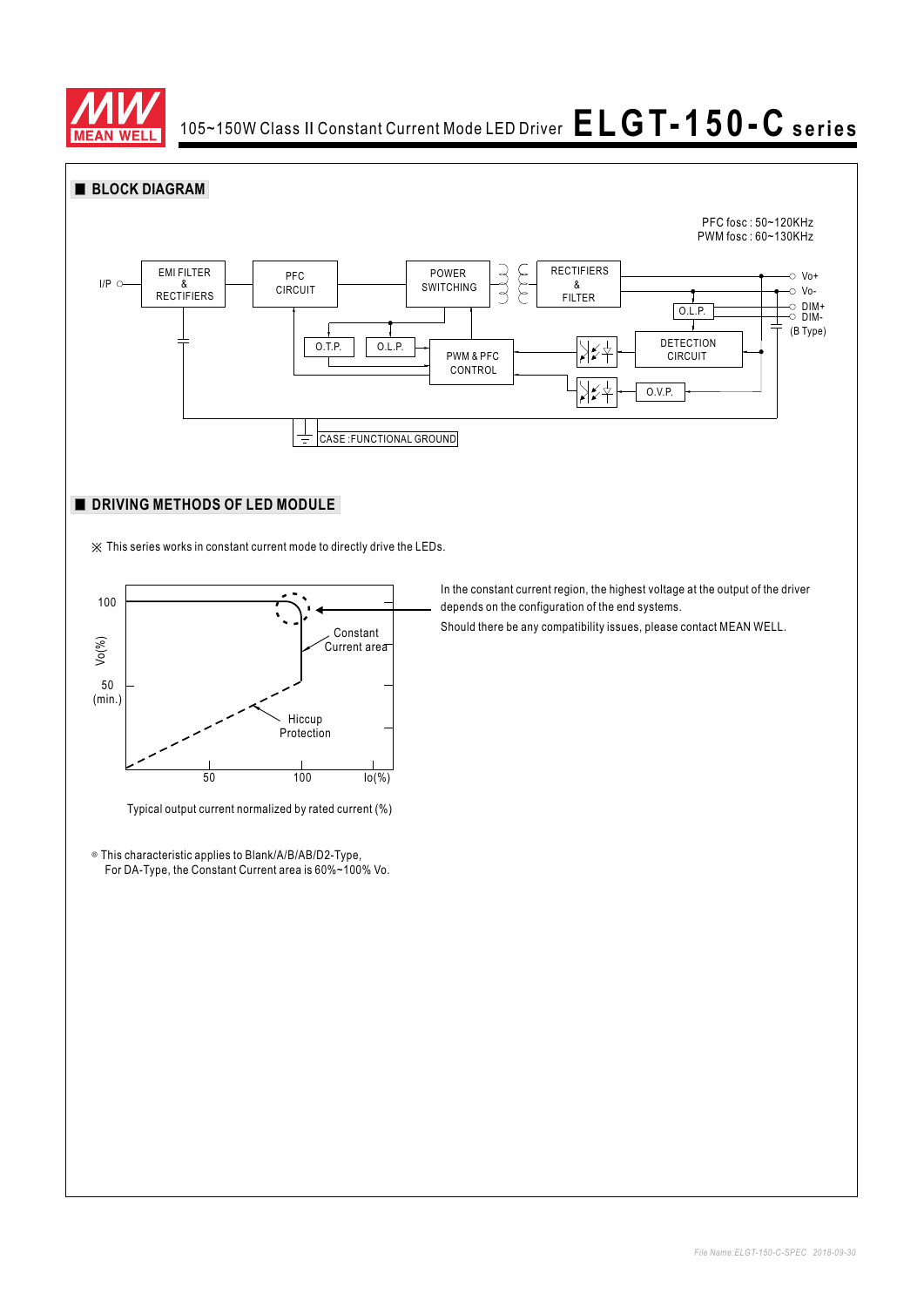

# 105~150W Class II Constant Current Mode LED Driver  $\mathsf{ELGT\text{-}150\text{-}C}$  series

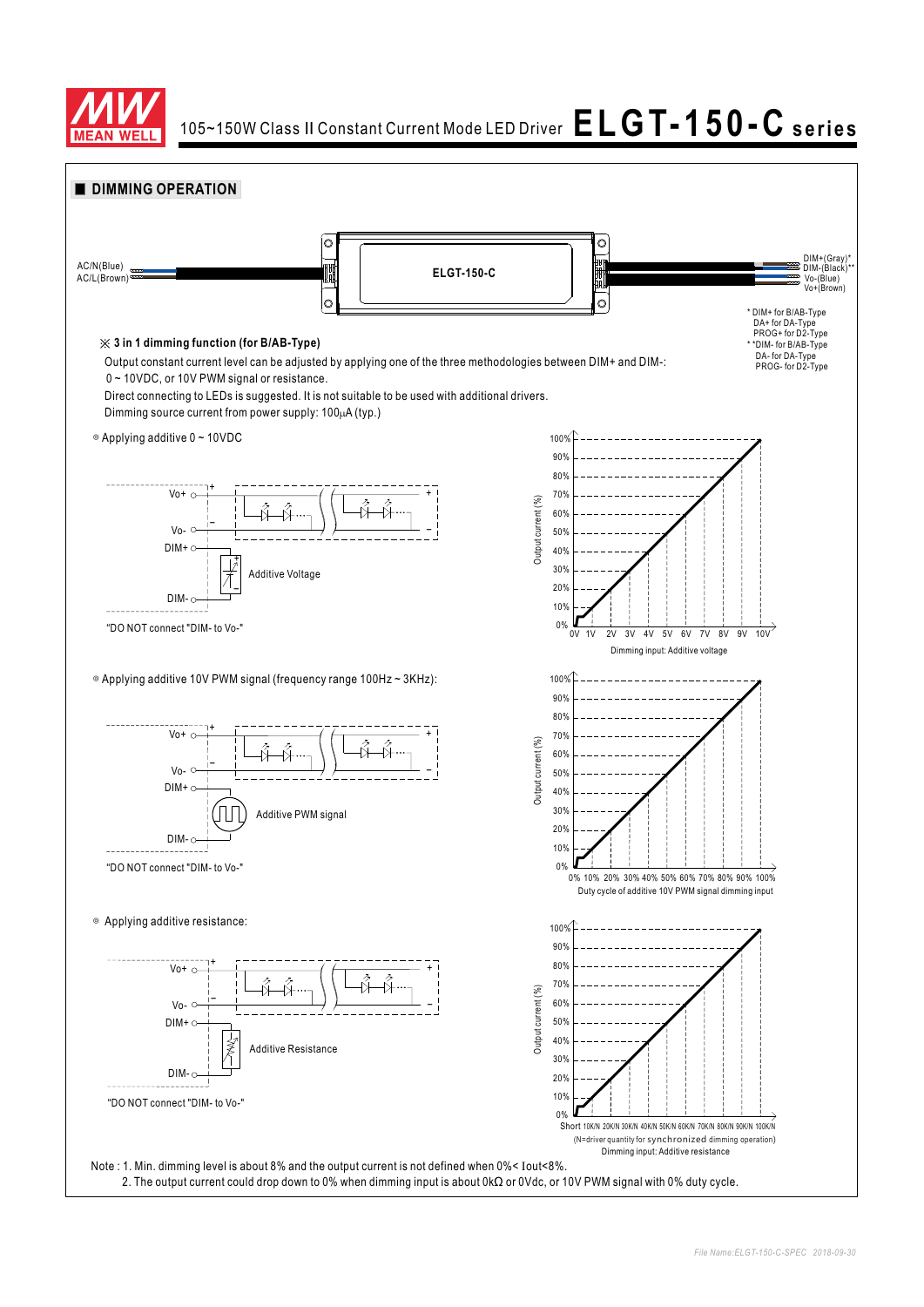

### $\frac{1}{2}$  **DALI** Interface (primary side; for DA-Type)

Apply DALI signal between DA+ and DA-.

DALI protocol comprises 16 groups and 64 addresses.

First step is fixed at 8% of output.

#### ※ **Smart timer dimming function (for D2-Type by User definition)**

MEAN WELL Smart timer dimming primarily provides the adaptive proportion dimming profile for the output constant current level to perform up to 14 consecutive hours. 3 dimming profiles hereunder are defined accounting for the most frequently seen applications. If other options may be needed, please contact MEAN WELL for details.

 $Ex:$   $\circ$  D01-Type: the profile recommended for residential lighting



Set up for D01-Type in Smart timer dimming software program:

|         | Τ1    | T2    | T <sub>3</sub> | T4  |
|---------|-------|-------|----------------|-----|
| TIME**  | 06:00 | 07:00 | 11:00          | --- |
| LEVEL** | 100%  | 70%   | 50%            | 70% |

#### Operating Time(HH:MM)

\*\*: TIME matches Operating Time in the diagram whereas LEVEL matches Dimming Level.

Example: If a residential lighting application adopts D01-Type, when turning on the power supply at 6:00pm, for instance:

[1] The power supply will switch to the constant current level at 100% starting from 6:00pm.

[2] The power supply will switch to the constant current level at 70% in turn, starting from 0:00am, which is 06:00 after the power supply turns on.

[3] The power supply will switch to the constant current level at 50% in turn, starting from 1:00am, which is 07:00 after the power supply turns on.

[4] The power supply will switch to the constant current level at 70% in turn, starting from 5:00am, which is 11:00 after the power supply turns on. The constant current level remains till 8:00am, which is 14:00 after the power supply turns on.

Ex:  $\circ$  D02-Type: the profile recommended for street lighting



Set up for D02-Type in Smart timer dimming software program:

|         | Τ1    | Т2    | T3   | T <sub>4</sub> | T5  |
|---------|-------|-------|------|----------------|-----|
| TIME**  | 01:00 | 03:00 | 8:00 | 11:00          | --- |
| LEVEL** | 50%   | 80%   | 100% | 60%            | 80% |



\*\*: TIME matches Operating Time in the diagram whereas LEVEL matches Dimming Level.

Example: If a street lighting application adopts D02-Type, when turning on the power supply at 5:00pm, for instance:

[1] The power supply will switch to the constant current level at 50% starting from 5:00pm.

[2] The power supply will switch to the constant current level at 80% in turn, starting from 6:00pm, which is 01:00 after the power supply turns on.

[3] The power supply will switch to the constant current level at 100% in turn, starting from 8:00pm, which is 03:00 after the power supply turns on.

[4] The power supply will switch to the constant current level at 60% in turn, starting from 1:00am, which is 08:00 after the power supply turns on. [5] The power supply will switch to the constant current level at 80% in turn, starting from 4:00am, which is 11:00 after the power supply turns on. The

constant current level remains till 6:30am, which is 14:00 after the power supply turns on.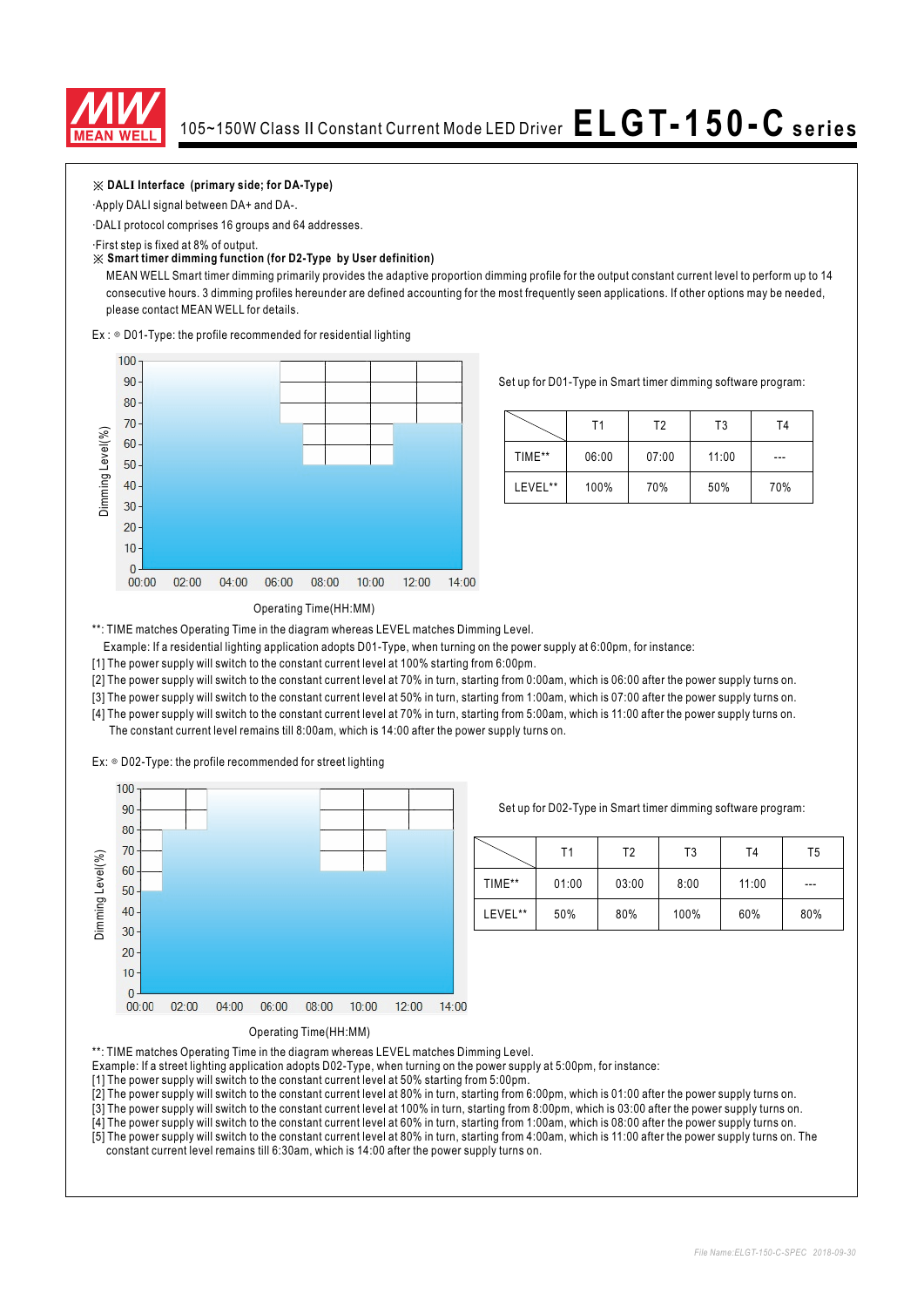



Set up for D03-Type in Smart timer dimming software program:

|         | Τ1    | T <sub>2</sub> | T3  |  |
|---------|-------|----------------|-----|--|
| TIME**  | 01:30 | 11:00          |     |  |
| LEVEL** | 70%   | 100%           | 70% |  |

\*\*: TIME matches Operating Time in the diagram whereas LEVEL matches Dimming Level.

Example: If a tunnel lighting application adopts D03-Type, when turning on the power supply at 4:30pm, for instance:

[1] The power supply will switch to the constant current level at 70% starting from 4:30pm.

[2] The power supply will switch to the constant current level at 100% in turn, starting from 6:00pm, which is 01:30 after the power supply turns on.

[3] The power supply will switch to the constant current level at 70% in turn, starting from 5:00am, which is 11:00 after the power supply turns on.<br>The constant current level remains till 6:30am, which is 14:00 after the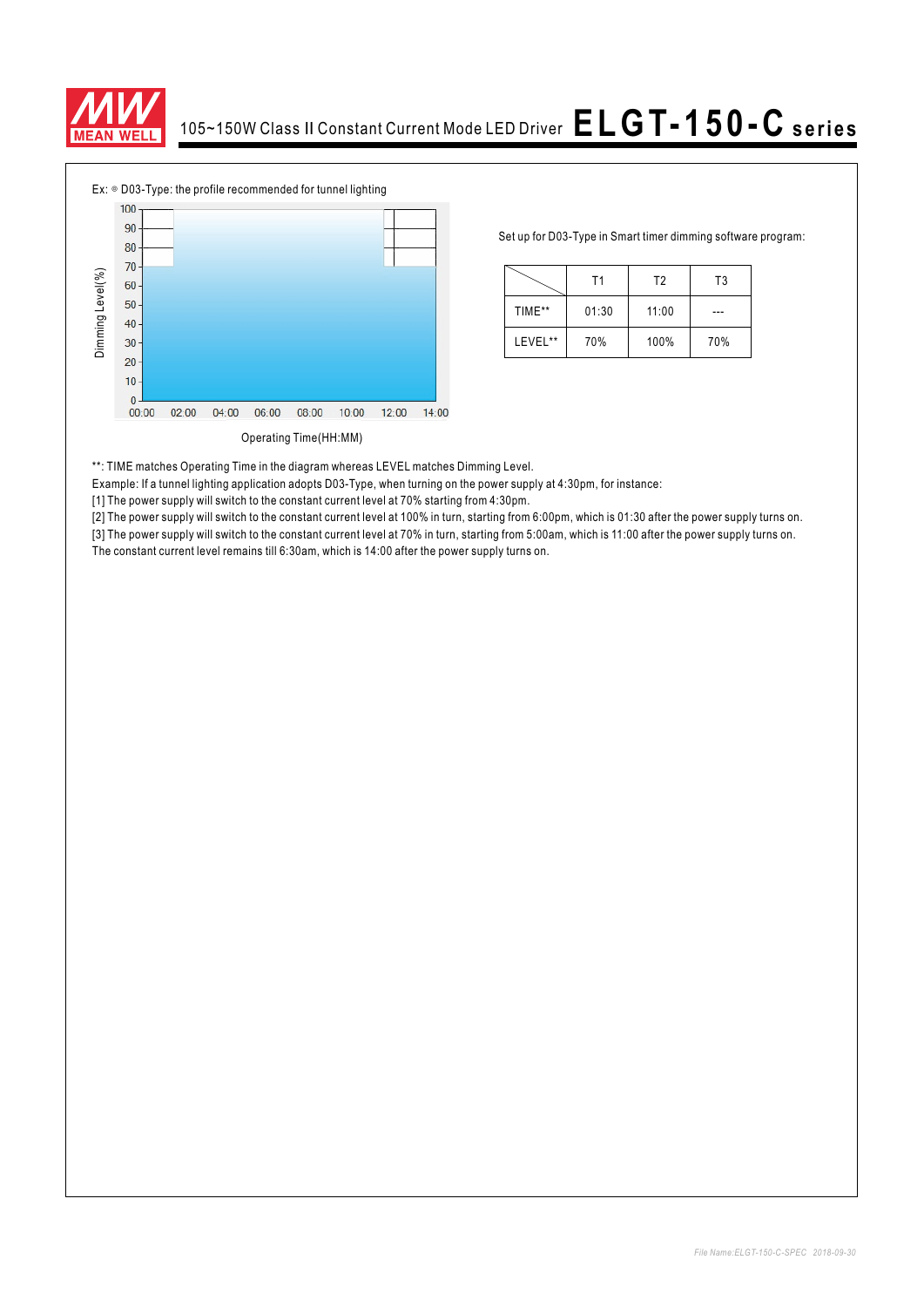

105~150W Class II Constant Current Mode LED Driver  $\mathsf{ELGT\text{-}150\text{-}C}$  series

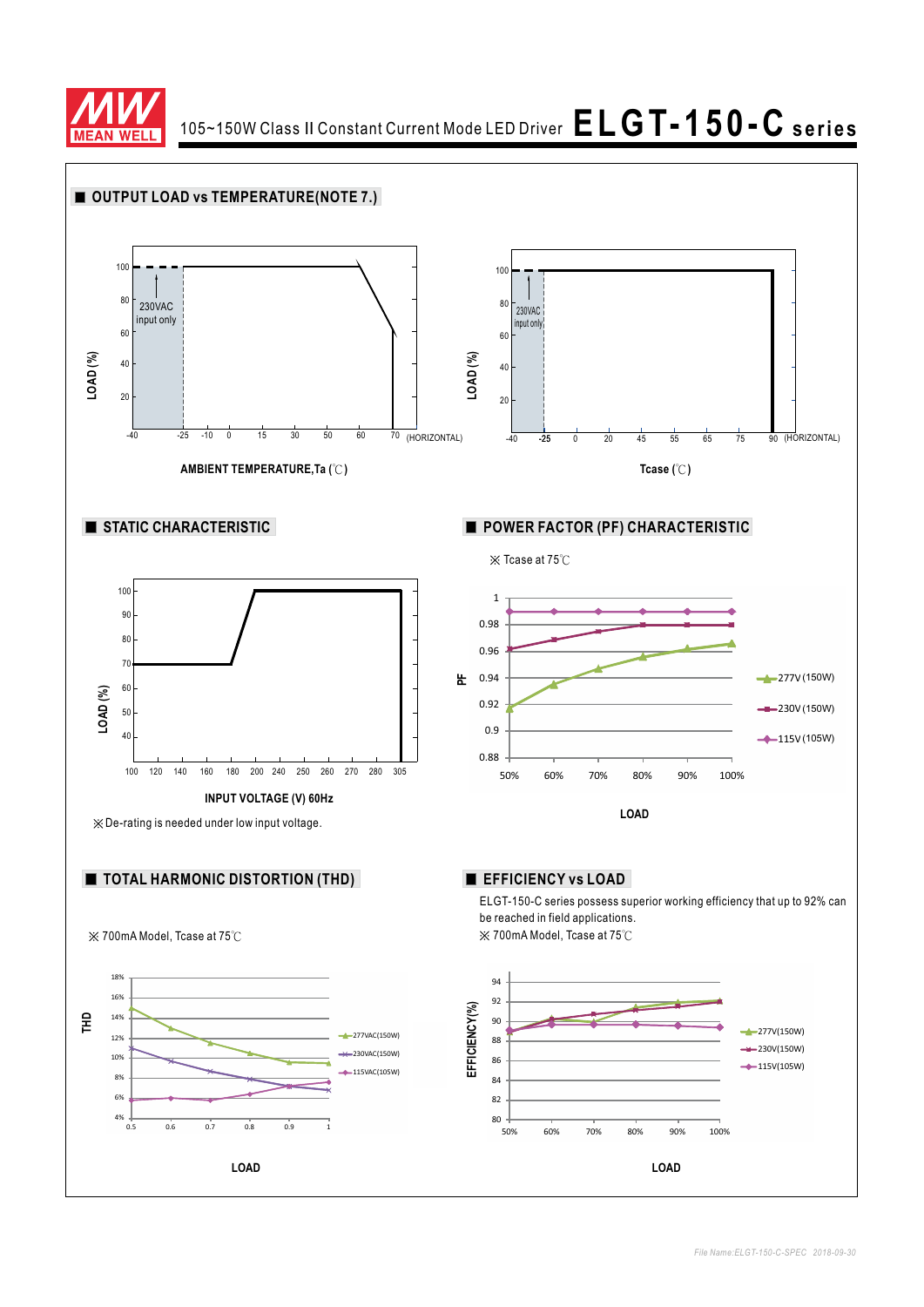



**Tcase ( )** ℃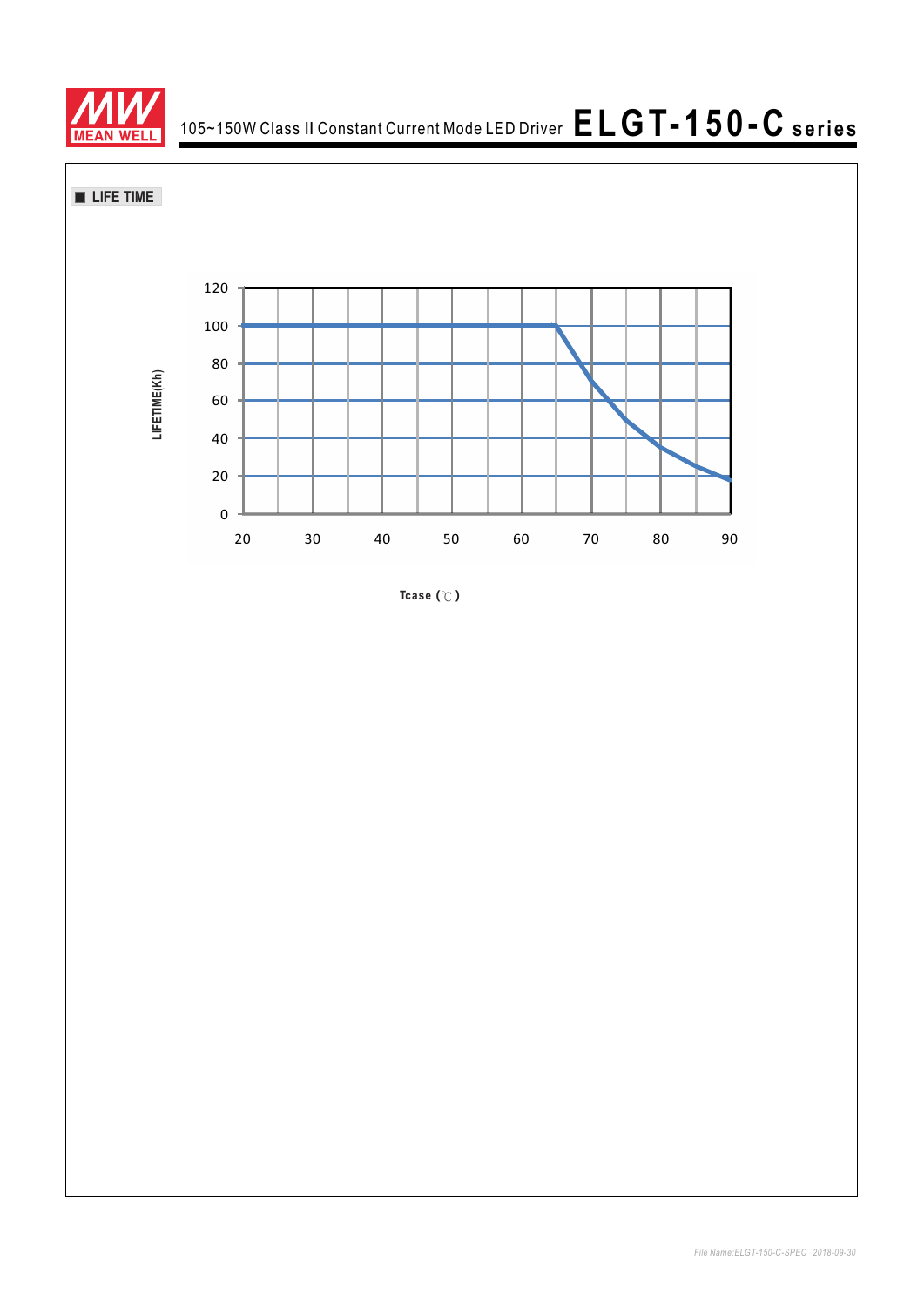

### **MECHANICAL SPECIFICATION**